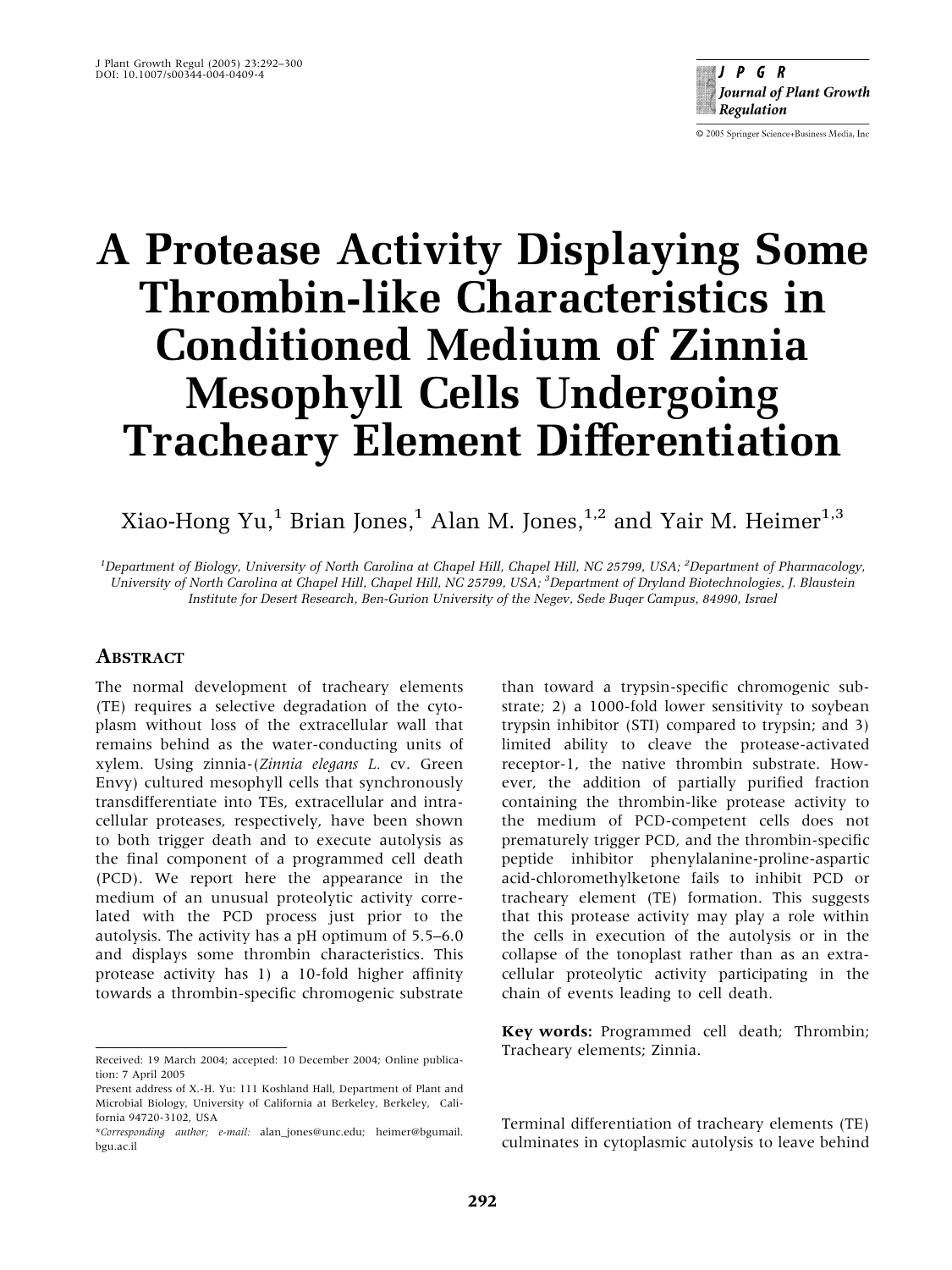a functional cellular corpse and is the final manifestation of a programmed cell death (PCD). These hollow TEs form end-on-end to produce the fluidconducting vessels of xylem and their formation requires strict orchestration of the formation of rigid secondary walls with the cytoplasmic autolysis. The profile of hydrolases that are involved in TE differentiation is critical to the initiation and further execution of the process and probably involves novel activities given the specialized tasks they perform. In TE PCD, the hydrolase profile must serve the task of removing the cytoplasm completely while leaving the final vascular walls intact.

Much of what we know and understand about the molecular biology of tracheary element formation has been derived from observations and manipulations of synchronously differentiating zinnia cells in culture (Fukuda and Komamine 1980; Burgess and Linstead, 1984; Fukuda, 1992; Groover and others 1997; 1999). Primary cultures of mesophyll cells from zinnia leaves are established and initiated to transdifferentiate into TEs over a 96-hour period. These cells begin preparation for the final step of autolysis early by synthesizing a number of hydrolases and sequestering them into the large central vacuole (Ye and Varner 1996). It is hypothesized that when synthesis of the secondary cell wall is visibly completed, a serine protease (designated ''trigger'' protease) is secreted into the medium to a threshold level at which it triggers an abrupt collapse of the central vacuole and consequent release of sequestered hydrolases (Groover and others 1999; Kuriyama and Fukuda 1999; Obara and others 2001). Autolysis is completed within 2 h and represents the final manifestation of this PCD. Thus, it appears that TE differentiation involves both proteases that trigger death as well as proteases that execute the removal of the cytoplasm.

We detected the appearance of an unusual proteolytic activity in the medium just prior to the onset of PCD displaying some characteristics of the mammalian thrombin. Based on its characteristics presented in this report, it is suggested that this proteolytic activity may have an intracellular site of action and may serve as a downstream effector protease. However, because of its low abundance and unique substrate specificity, we do not rule out the possibility that it plays a regulatory role. We describe here the partial purification and characterization of this protease activity as the preliminary step towards its cloning and test of functionality in TE formation.

## MATERIALS AND METHODS

# Plant Growth and Establishment of Mesophyll Cell Culture

Conditions for growing zinnia (Zinnia elegans L. cv. Green Envy; Strokes seeds, Buffalo, NY, USA) plants and establishing mesophyll cell cultures were as previously described (Yu and others 2002; Groover and others 1997, 1999). Cultures displaying 4–10% TE at the beginning of the third day were used because they showed at least a 25% TE count on the fourth day and thus were considered suitable for further experimentation.

## Human Fibroblast Cell Culture

Flag-tagged-protease-activated receptor-1 (PAR1) transfected human fibroblast cells were cultured in DMEM (Dubecco modified Eagle's medium), high glucose (GIBCO BRL) with penicillin, G418, fetal bovine serum, hygromycin and HEPES at 37°C (Trejo and others 2000).

#### Chemicals and Antibodies

Anti-thrombin, hirudin, aprotinin, soybean trypsin inhibitor (STI), trypsin, thrombin, and anti-FLAG M1 monoclonal antibody were purchased from Sigma (St. Louis, MO, USA), STI-Sepharose and avidin-Sepharose from Pierce Chemicals (Rockford, IL, USA), FPR-cmk (phenylalanyl-Prolyl-Argininechloromethylketone) and HDFPR-cmk from Bachem (Torrance, CA, USA), Chromozym TH (Tosyl-glycylprolyl-arginine-4-nitranilide acetate), chromozym TRY (Carbobenzoxy-valyl-glycyl-arginine-4-nitrilanilide acetate) and  $\alpha$ -benzoyl-R-4-nitranilide from Roche (Indianapolis, IN, USA). Q-Sepharose was purchased from Pharmacia. HRP-conjugated, antimouse goat polyclonal antibody was purchased from BIO-RAD (Hercules, CA, USA), a-thrombin was provided by Dr. JoAnn Trejo (University of North Carolina at Chapel Hill).

#### Protease Activity Assay

The presence of hormones in the zinnia medium had no effect on the proteolytic activity. Thus, all assays were carried out in hormone-free zinnia medium, pH-5.5 at  $25^{\circ}$ C using a Shimadzu UV 3000 spectrophotometer. The release of the chromophore, 4-nitranilide, from Chromozym TRY, Chromozym TH or  $\alpha$ -BAN ( $\alpha$ -Benzoyl-arginine-4nitranilide), trypsin, thrombin and general proteolytic substrates, respectively, by the proteases was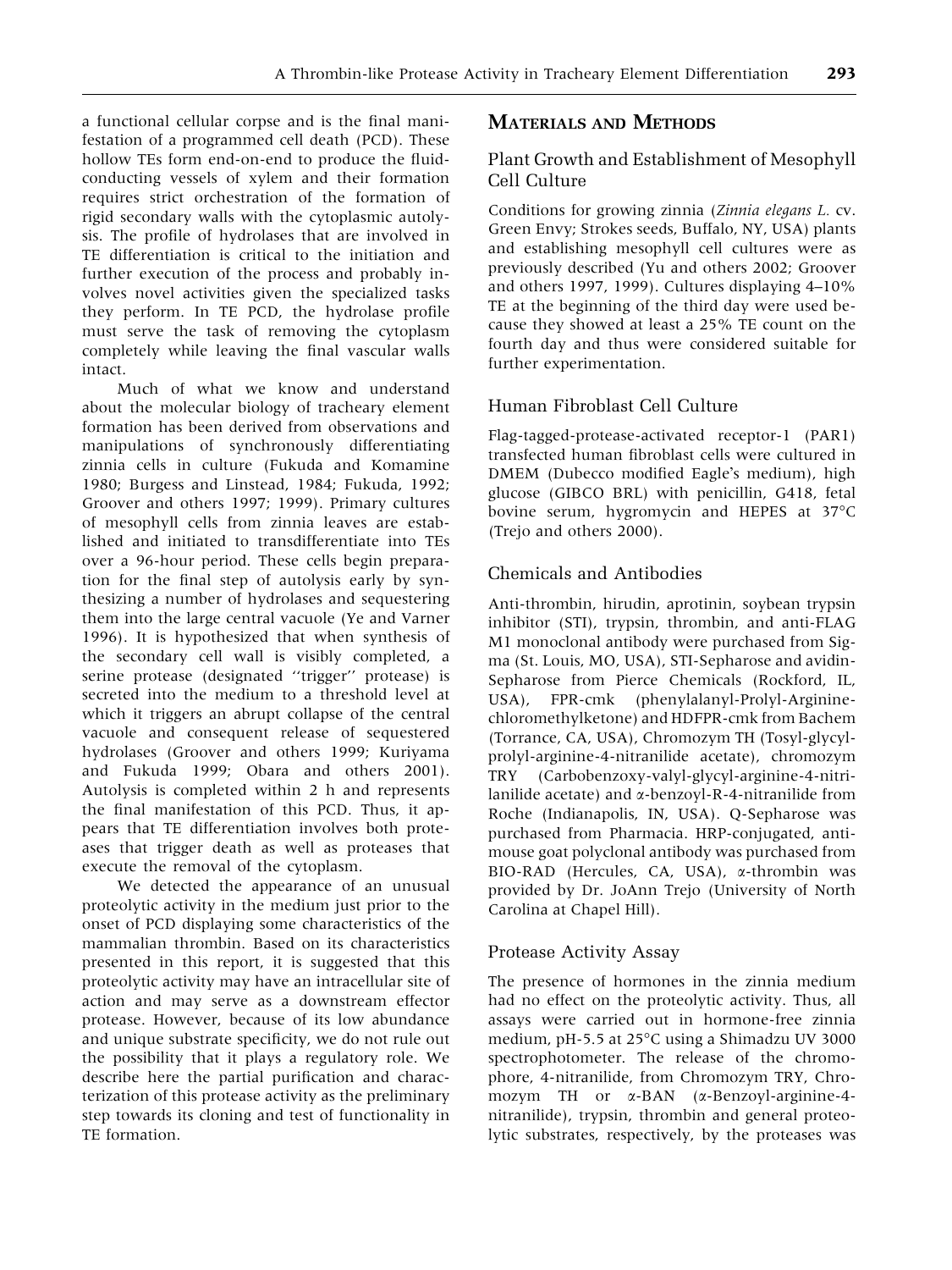monitored at 405 nm. The absorption coefficient for 4-nitraniline is 10.4 mmol<sup>-1</sup> cm<sup>-1</sup> as provided by the manufacturer (Roche, Indianapolis, IN, USA). The release of the chromophore was used for the calculation of activity, which is expressed as arbitrary units. For determination of pH optimum, either citrate or MES (methyl-ethyl-sulfonate) buffers were added to hormone-minus zinnia medium.

## Isolation and Partial Purification of Protease from Conditioned Medium

Three- and four-day-old cultures were removed from the conditioned medium by filtration through glass-fiber filters followed by centrifugation at  $47,000 \times g$  for 20 min. The medium was further filtered through a 0.22 nm filter to remove small particles and was kept frozen at  $-20^{\circ}$ C until use. The proteolytic activity in the conditioned medium was not affected by freezing (data not shown). Frozen conditioned medium (1000-2000 ml) was thawed and loaded onto a  $1 \times 10$  cm O-Sepharose column equilibrated with hormone-minus zinnia medium containing 1 mM DTT (1,4-dithiothreitol), pH-5.5, at a flow rate of 10 ml/min. Protease activity was not detected in the column flow through. The column was washed at a flow rate of 1.2 ml/min with 50 ml of equilibrating buffer. The Q-Sepharose column was then eluted with a linear gradient of 0– 0.7 M NaCl in the equilibrating buffer in a volume of 85 ml. The column was then eluted with a gradient of 0.7–1.0 M NaCl in a volume of 18 ml, in the equilibrating buffer, at a flow rate of 1.2 ml/min. Under these conditions the protease activity was eluted from the Q-Sepharose at 0.3 M NaCl, in a sharp peak (12 mL).

#### Cell Surface ELISA

The genetic modification of the fibroblast cell line, the methodological rationale and experimental protocol were already published (Prickett and others 1989; Hung and others 1992; Trejo and others 2000). After establishing the cell layers in 24-well culture dishes containing confluent fibroblast layers the cell layer growth was checked on the second day. Each well was washed with 350 µl PBS (10 mM sodium phosphate pH 7.0, 150 mM sodium chloride, 1 mM calcium chloride). Fresh DMEM medium adjusted to pH 6.0 or pH 7.0 was added to the well according to the experiment setup. Fresh medium, a-thrombin (10 nM) or partially purified zinnia protease (relative conditioned medium units) was added to zinnia cell cultures adjusted to pH 6 or 7. Cells were than incubated at room temperature

for 30 minutes. The ELISA procedure was carried out according to Trejo and Coughlin (1999).

# TUNEL Assay for Detection of DNA Fragmentation, a Hallmark of PCD

Fifty-h PCD-competent zinnia cells were assayed for DNA fragmentation analysis as previously described (Groover and others 1999; Yu and others 2002). Cells incubated with 1% trypsin or with fresh zinnia medium, respectively, served as positive and negative controls. After 5 h of treatment, cells were assayed for terminal deoxynucleotidytransferasemediated dUTP nicked end labeling (TUNEL). Death rate was also determined by staining with 0.33% ( $w/v$ ) Evan's Blue. Death rate was calculated as the sum of dead cells and TEs versus total number of cells. Cells with fragmented nDNA, as indicated by fluorescent green nuclei, were expressed as the percentage of total cells, including necrotic cells. Fixed, permeabilized cells were incubated with DNase I to induce DNA strand breaks to serve as a positive control in each experiment. The negative control was cells treated only with terminal transferase.

# **RESULTS**

# Appearance of Proteolytic Activity in the Culture Medium

The time course of the cellular events leading to the formation of TEs was previously described (Groover and others 1997, 1999). Cells expand between 24 and 48 h after induction. TEs first appear around 67 h and by 96 h approximately 35% of the cells have completed PCD. The population of dead cells (which include TEs) at 96 h is 40–60% (data not shown).

We set forth to purify a secreted protease involved in triggering death in TE-competent cells, a protease shown to be inhibited by soybean trypsin inhibitor (Groover and others 1999). In the process, we compared the activity of different substrates for extracellular protease activity. Because our initial assessment was that the trigger protease was trypsin-like due to its inhibition by STI, we focused on chromogenic substrates for serine proteases such as Chromozym-TRY and  $\alpha$ -BAN. Furthermore, because the trigger protease shares functional properties with thrombin, an extracellular serine protease that triggers a programmed cell death (Smirnova and others 1998), we included in our survey Chromozyme-TH, a thrombin-specific substrate.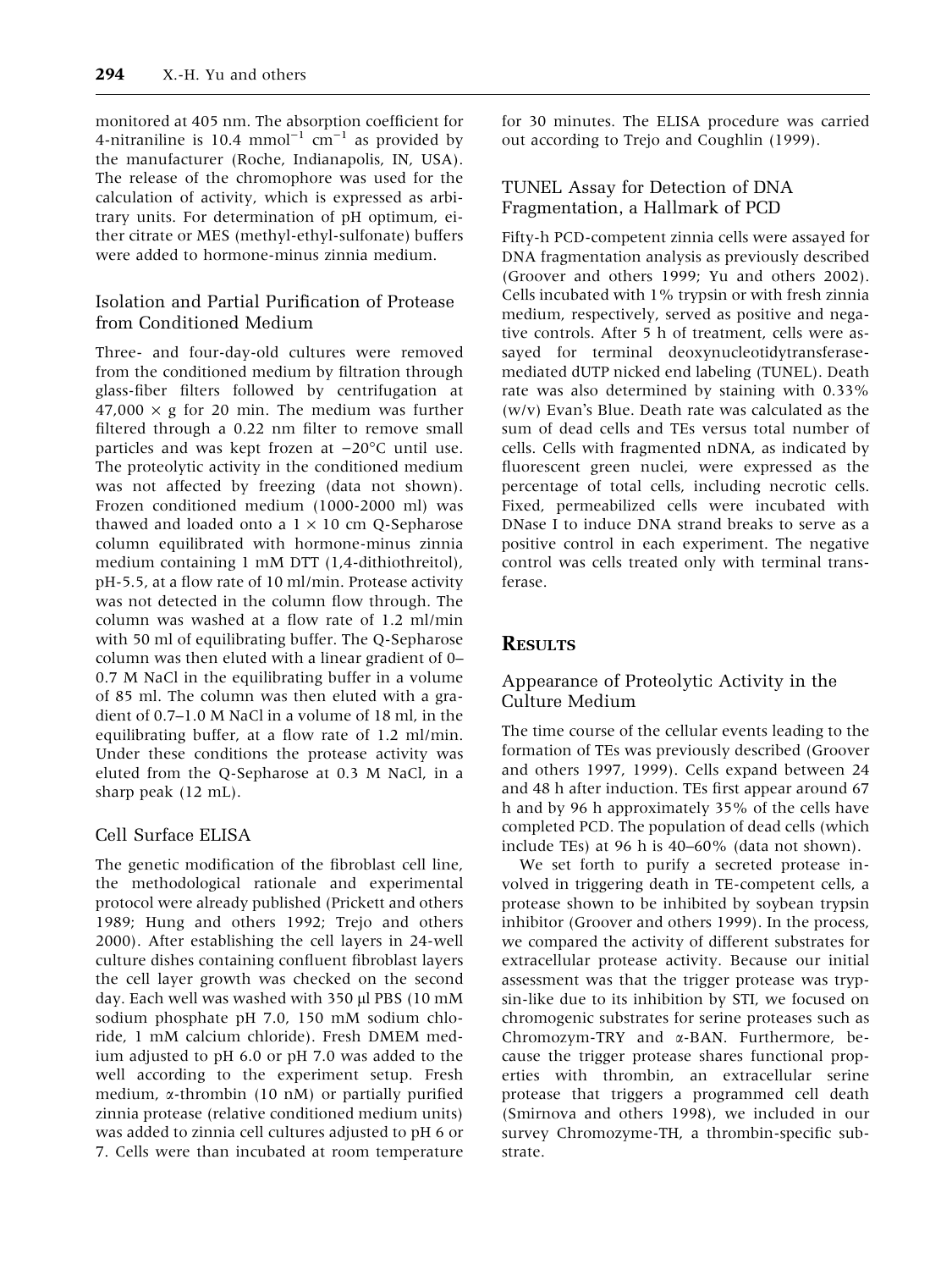

Figure 1. Proteolytic activity in conditioned medium of zinnia cell culture during terminal differentiation. (A) Dependence of protease activity on culture age. At 4 h after culturing mesophyll cells (zero time) and at one day intervals thereafter, the protease activity in the culture medium was determined using the substrates Chromozym TH, Chromozym TRY, and  $\alpha$ -BAN as described in Materials and Methods.  $(B)$  The fold change in activity over a 24-hr window was plotted to illustrate the dramatic increase in Chromozym TH activity at the time when most cells begin autolysis. (C) The ratio between the protease activity using Chromozym TH and that using Chromozym TRY as substrates in: 1) medium of 96 h non-induced cell culture, 2) fresh zinnia medium supplemented with trypsin, and 3) the zTPA eluted from Q-Sepharose column (Fraction 12, see Figure 3). The experiment was repeated three times and the results shown are from a representative one. It should be noted here that cells proliferate in non-induced cell culture medium but do not differentiate or undergo PCD.

The proteolytic activity in the conditioned medium (zTPA from now on), displayed a higher activity toward the Chromozym-TH than toward the Chromozym-TRY or a-BAN substrates. Figure 1A shows the dependence on the age of the cell culture of the proteolytic activity in the conditioned medium as assayed with Chromozym TH, or Chromozym TRY

(Cappiello and others 1996; Matsuura and others 1998). Usually, there was little detectable activity with either of the substrates in media of freshly isolated cells. The activity with Chromozym TH as substrate steadily declined and was undetectable by 48 h. By 72 h there was a sharp increase in protease activity, particularly that which preferred the thrombin-specific substrate, Chromozym TH. It is clearly seen from Figure 1A that the sharp increase of the protease activity which prefers Chromozym TH as substrate proceeded the increase of that which prefers Chromozym TRY by about 20 hrs. The extent of increase of the protease activity which prefers Chromozym TH as substrate is best illustrated by plotting the fold change in activity over time (Figure 1B). This activity remained high at 96 h then returned to baseline levels, whereas the trypsin-like activity was much lower and did not show a dramatic fold-change over time. It should be noted here that the former activity was rather low in noninducing medium. Noninductive culture did not show thrombin-like protease activity (data not shown).

The reciprocal experiment of following zTPA activity intracellularly over time was uninformative due to a high basal protease activity (Ye and Varner 1996) and chromogenic interference by cellular pigments.

#### pH Optimum of the Thrombin-like Protease

The pH of the zinnia culture medium is 5.5–5.6 throughout the 120-h culture period. Thus, it was important to assess whether the protease that displayed high affinity toward Chromozym TH detected in the conditioned medium was an acidic one operating at its optimal pH or whether it was in effect a neutral protease leaking from the cells displaying aberrant activity with respect to substrate specificity at acidic pH. The pH optimum of the proteolytic activity was found to be 5.5–6.0 (Figure 2) with two buffer systems, suggesting that it was indeed an acidic protease. A similar pHdependent activity profile was obtained with Q-Sepharose purified enzyme from the 72 or 96 h conditioned medium (data not shown). Thus, it is most likely an acidic protease active either in the extracellular milieu or in an acidic compartment such as the vacuole. In the latter case, its presence in the medium would be due to cell autolysis.

#### Partial Purification of the Zinnia Protease by Ion-exchange Chromatography

The proteolytic enzyme was concentrated and partially purified using ion exchange chromatography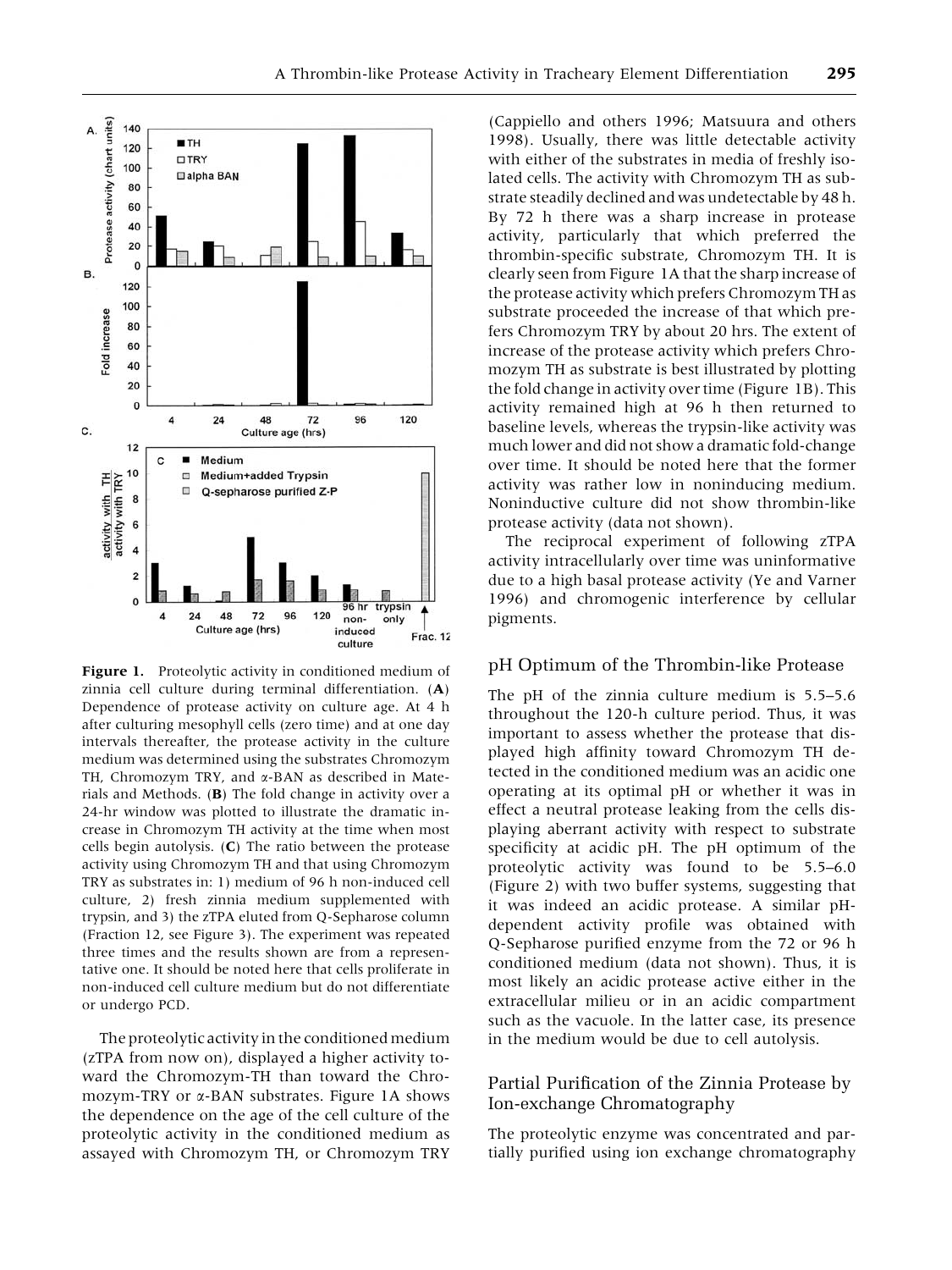

Figure 2. The dependence of the thrombin-like protease activity present in 72 h conditioned medium on pH of the assay mixture. Hormone-free zinnia medium was buffered with citrate acid or MES buffer. Chromozym TH was used as the substrate. The protease activity in 72-h conditioned medium is shown in relative units. The experiment was repeated three times and the results shown are from a representative one.

(Q-Sepharose). The elution profile is shown in Figure 3. All of the enzyme activity found in the conditioned medium was eluted at around 0.3 mM NaCl and recovered in two fractions. Often, the eluted activity was 150% of that in the conditioned medium, indicating the presence of a possible inhibitor in the conditioned medium which could be removed through ion exchange fractionation. The protein content in these fractions was too low to be determined by any existing procedures without sacrificing the entire pool of the purified enzyme. However, we estimated that the degree of purification exceeded 100-fold. The eluted enzyme was stable at  $4^{\circ}$ C and survived several cycles of freezing and thawing. This enzyme preparation was used to determine the interaction with inhibitors and its ability to enhance TE formation.

#### Effects of Conditioned Media and pH on zTPA Protease

A recent inventory of Arabidopsis serine proteases does not include an obvious thrombin homolog (Beers and others 2004). It was therefore essential to determine whether the preference of zTPA towards Chromozym TH as a substrate over that of Chromozym TRY was an intrinsic characteristics of the enzyme or an effect of the medium on the enzyme by either its acidic nature or by a factor present in the conditioned medium. This was tested by comparing the activity of pure trypsin added to



Figure 3. Elution profile of the zTPA protease activity from Q-Sepharose. The proteolytic enzyme in the conditioned medium was concentrated and purified using ion exchange chromatography on Q-Sepharose as described in Materials and Methods. The experiment was repeated three times and the results shown are from a representative one.

conditioned or fresh medium or a buffer system at pH 7.5 and assayed with the two substrates. The rationale was that if a factor present in the conditioned medium was responsible for the increased affinity of the trypsin-like protease towards the thrombin-specific substrate, then trypsin would be affected similarly in displaying an increased affinity towards this substrate when assayed in conditioned medium. The activity of purified trypsin at pH 5.5 was 1/10 of that at pH 7.5, its optimal pH value. If the pH of the medium affected the activity, one would expect trypsin activity to be higher in conditioned or fresh medium (both pH 5.5) as compared to just the buffers at pH 7.5. The ratio of the activities with either of the two substrates for the added trypsin was about 1 when assayed in conditioned or fresh medium (Figure 1C), indicating that the increased activity was not due to a secreted factor. The partially purified protease (described below) when assayed at pH 5.5 or pure thrombin assayed at pH 7.5 displayed a 10:1 and 9:1 ratio of Chromozym TH: Chromozym TRY activities, respectively (Table 1).

The average ratio of the activities with the two substrates Chromozym TH: Chromozym TRY in the conditioned medium was 6:1 and that of the enzyme which eluted from Q-Sepharose chromatography (fraction #12 as described further below), was 10:1. The lower ratio obtained with unfractionated conditioned medium (6:1) as compared with that displayed by fraction #12 eluted from the Q-Sepharose column (10:1) was most likely due to the presence of other proteases which prefer the trypsin-specific substrate, thereby lowering the average ratio of activities with the two substrates.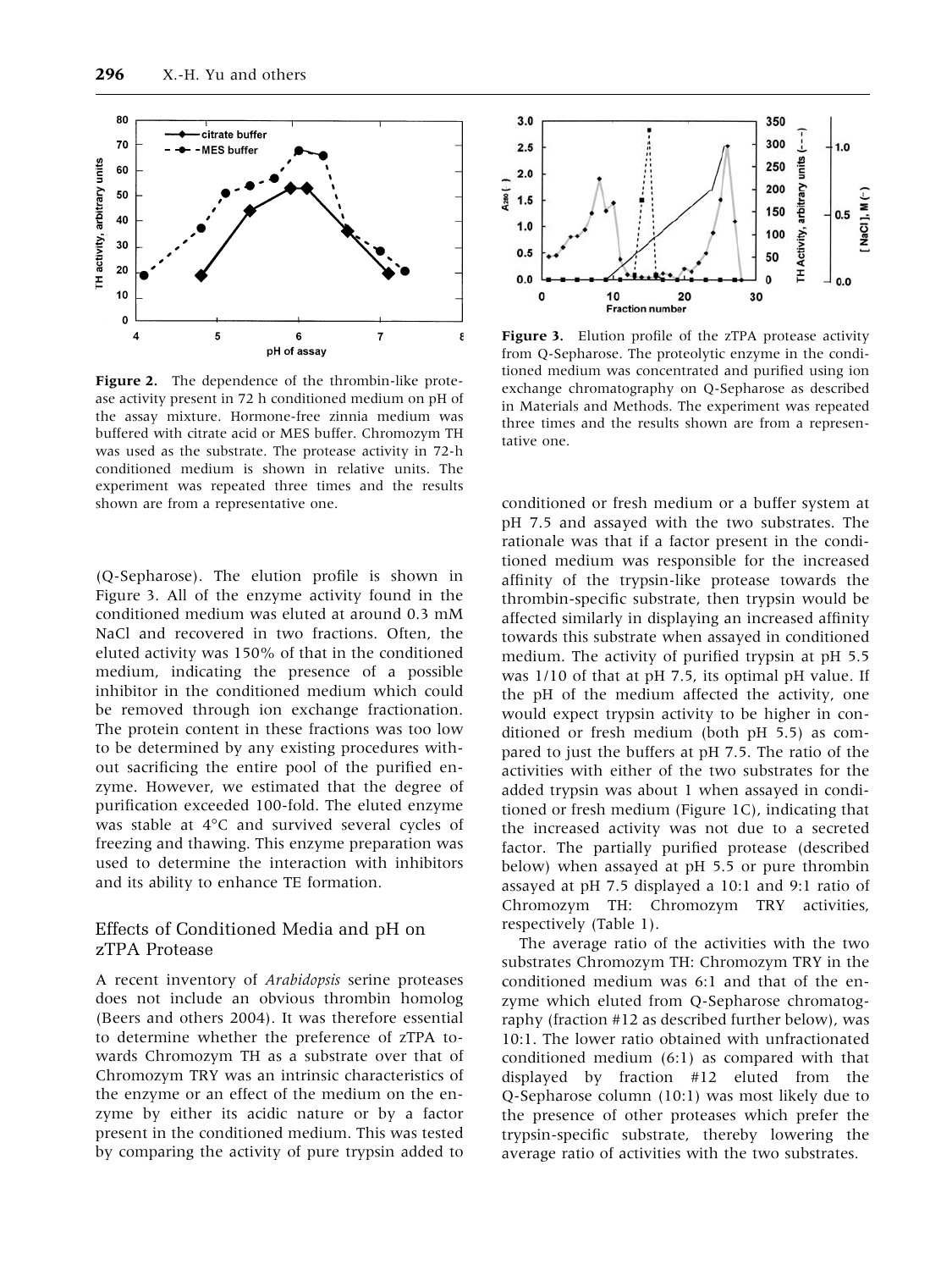|                                | Substrate                      |     |                                                                                                          |                                       |                                                                                                                                                               |           |                              |
|--------------------------------|--------------------------------|-----|----------------------------------------------------------------------------------------------------------|---------------------------------------|---------------------------------------------------------------------------------------------------------------------------------------------------------------|-----------|------------------------------|
| Protease<br>ested              | pH of Specificity              |     | assay TH/TRY Substrate Trypsin inhibitor                                                                 | Anti thrombin                         | Hirudin                                                                                                                                                       | Aprotinin | FPRank                       |
| Typsin                         | 5.5 $10:1^a$<br>7.5 $1:10^{b}$ | F   | $100\%$ at 0.875 $\_$ g/ml assay $^9$ 80% at 4 $\_$ g/ml assay $^6$<br>50% at 2 mg/ml assay <sup>a</sup> | Not effective <sup>d</sup>            | 33% at 3 units/ml assay <sup>c</sup> 100% at 7.5 $\text{M}^{\text{a}}$ 90% at 1.0 nM <sup>c</sup><br>100% at 2.5 units/ml assay <sup>c</sup> 99% at 7.5 $nMb$ |           |                              |
|                                |                                | TRY | 00% at 0.5 $g/ml$ assay <sup>p</sup>                                                                     |                                       | 95% at 2.5 units/ml assay <sup>c</sup> 99% at 38 nM <sup>b</sup>                                                                                              |           | $100\%$ at 1.0 $nM^c$        |
| $\alpha$ -thrombin 7.5 $8:1^a$ |                                |     | 30% at 0.5 mg/ml assay <sup>a</sup>                                                                      |                                       | 80% at 0.4 $g/ml$ assay <sup>e</sup> 80% at 0.5 units/ml assay <sup>c</sup> Not effective <sup>a</sup>                                                        |           | 100% at 0.10 nM <sup>c</sup> |
| Thrombin $7.5$ $9:1^a$         |                                |     |                                                                                                          | $90\%$ at 10 $-g\prime$ ml assa $y^e$ |                                                                                                                                                               |           |                              |

thrombin and zP; <sup>b</sup>Characteristics unique to trypsin; Characteristics common to all proteases; <sup>d</sup>Characteristics unique to zP; <sup>e</sup>Characteristics common to trypsin and thrombin.

To characterize zTPA activity sufficiently so that it can be identified in subsequent efforts to clone the corresponding gene encoding it, it was important to establish a fixed reference point for comparison. To do that, we compared zTPA activity to two wellcharacterized serine proteases that share characteristics with zTPA activity and use the ratio of activity on two substrates as the zTPA signature. The results in Table 1 summarize the differences among zTPA, trypsin, and thrombin with respect to the ratio of activities with Chromozym TH and Chromozym TRY. The average ratio of activities obtained with pure trypsin or pure thrombin assayed at pH-7.5

was 1:10 and 9:1, respectively (Table 1). Thus, the protease present in conditioned medium and thrombin have, respectively, 100 and 90-fold higher affinity to Chromozym TH compared to trypsin.

# Effect of Trypsin- and Thrombin-specific Inhibitors on the Activity of the Zinnia Protease

Groover and coworkers (1999) previously showed that STI inhibited TE formation and added trypsin can trigger PCD. Based on these results without further characterization of the enzyme, the authors concluded that a serine, trypsin-like protease controlled the initiation of autolysis. As described above, the protease activity present in conditioned zinnia cell culture medium displayed thrombin-like characteristics at least with respect to substrate specificity (Table 1). We further characterized the zinnia protease using trypsin and thrombin inhibitors to interpret the results of these inhibitors on PCD during TE formation (described below). The zinnia protease (zTPA) was partially purified by ion exchange chromatography (Q-Sepharose) and further concentrated 1000-fold as described in Materials and Methods. The effect of trypsin- and thrombin-specific inhibitors was tested against zTPA and compared to trypsin and thrombin (Table 1). Because these inhibitors act noncompetitively, the results are presented as the concentration of the inhibitor that caused the highest inhibition of activity.

At maximum inhibition, STI was 1000 times more effective in inhibiting trypsin than zTPA or thrombin. However, the thrombin-specific inhibitor FPR (1-letter amino-acid code)-cmk, an active site serine residue-specific inhibitor, was only 10 times more effective against thrombin than either zTPA or trypsin. Anti-thrombin and hirudin, two specific inhibitors of thrombin (Wunderwald and others 1982; Markward and Walsmann 1967) were only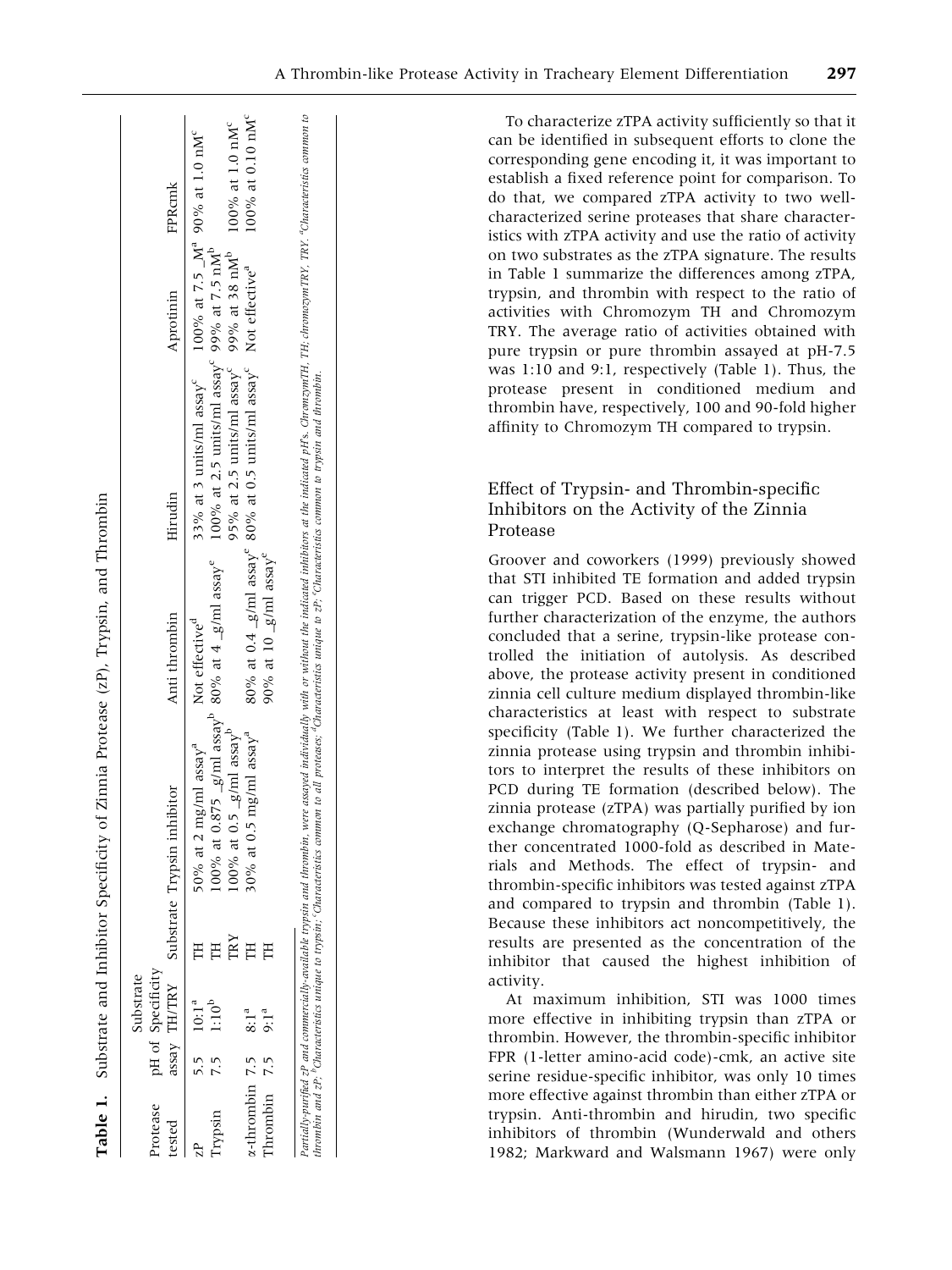![](_page_6_Figure_1.jpeg)

Figure 4. Cleavage of PAR1 by zTPA. The ability of zTPA and  $\alpha$ -thrombin to cleave the thrombin substrate. PAR1, was determined as described in Materials and Methods. The cleavage and activation of the PAR1 were marked by loss of surface binding of anti-FLAG antibodies recognizing the activation peptide epitope as detected by ELISA. Error bars represent the SD of triplicate samples. The experiment was repeated two times and the results shown are from a representative one.

10-fold more effective with thrombin than with trypsin and zTPA. Aprotinin, a known inhibitor of trypsin (Fioretti and others 1988), was 1000-fold more effective with trypsin than with the zTPA and was ineffective against thrombin.

zTPA is similar to thrombin based on aprotinin sensitivity, a known thrombin inhibitor, however, it is more like trypsin based on anti-thrombin or FPRcmk sensitivity. Thus, it is concluded that zTPA is an uncharacterized serine protease having partial thrombin properties.

#### Cleavage of PAR1 by zTPA

For the reasons described above, we extended the characterization of zTPA activity using the natural substrate of the thrombin, protease-activated receptor-1 (PAR1) located on the plasma membrane of blood platelets (Vu and others 1991). PAR1 is cleaved by thrombin between an arginine and serine on the N-terminal exoplasmic domain, thereby activating platelet morphogenesis and in other cell types, triggering PCD. Cleavage induces a G-protein response which involves PAR1 endocytosis. Trypsin does not cleave PAR-1 and therefore is unable to induce PAR1 internalization. We hypothesized that zTPA might display low proteolytic activity on PAR1 based on its shared characteristics with thrombin. We used an established proteolytic assay to test zTPA for thrombin-like activities in vivo (Ishii and others 1993; Trejo and others 1999). The assay employed human fibroblast cells transformed to express a membrane PAR1 tagged with a FLAG epitope allowing indirect quantitative estimation of thrombin activity. The amount of surface receptor was determined by ELISA. Cleavage of the tagged PAR1 by thrombin causes a loss of the immunological flag (Ishii and others 1993).

We modified the protocol by conducting the assay at pH-6.0 which is closer to the pH optimum of the zTPA. We also assayed at pH 7.0 to estimate the content of PAR1 expression and the effect that the lower pH might have on the cells. As shown in Figure 4, zTPA cleaved PAR1 in a dose-dependent manner, albeit nonlinearly. The cleavage was not as efficient as that by thrombin. The control, on the other hand, completely lacked PAR1 cleavage activity.

## Effect of zTPA on Premature Programmed Cell Death

The coincident appearance of the proteolytic activity with the onset of autolysis at 72-h cells raised the possibility that zTPA triggers death. We have found that 50-h-old cells were as good as 67-h-old cells for demonstrating the effect of trypsin or STI on cell wall thickening (3rd day and 4th day) and TUNELing. Thus, the effect of zTPA on TE formation and PCD was tested on 50-h, PCD-competent cells. Enhanced appearance of TE in those cells as compared to untreated 50-h PCD-competent cells would suggest that zTPA was involved with the PCD process leading to TE formation. zTPA was added to 50 h PCD-competent cells at an activity level that was 20-200-fold over that present in the 72-h, conditioned medium. The percentage of TUNELing (a hallmark of PCD), and of dead cells were determined (Figure 5). The partially purified protease neither enhanced DNA fragmentation as determined by the TUNEL assay, nor increased cell death of PCD-competent cells as compared with the untreated PCD-competent cells. The partially purifed zTPA had no effect on the percentage of the TE formation in 72-h and 96-h cells (respectively, 22 and 46 h after treatment, data not shown).

## Effect of the Specific Thrombin Inhibitor FPRcmk on TE Formation

Groover and coworkers (1999) previously showed that STI inhibited TE formation leading these authors to conclude that a trypsin-like protease con-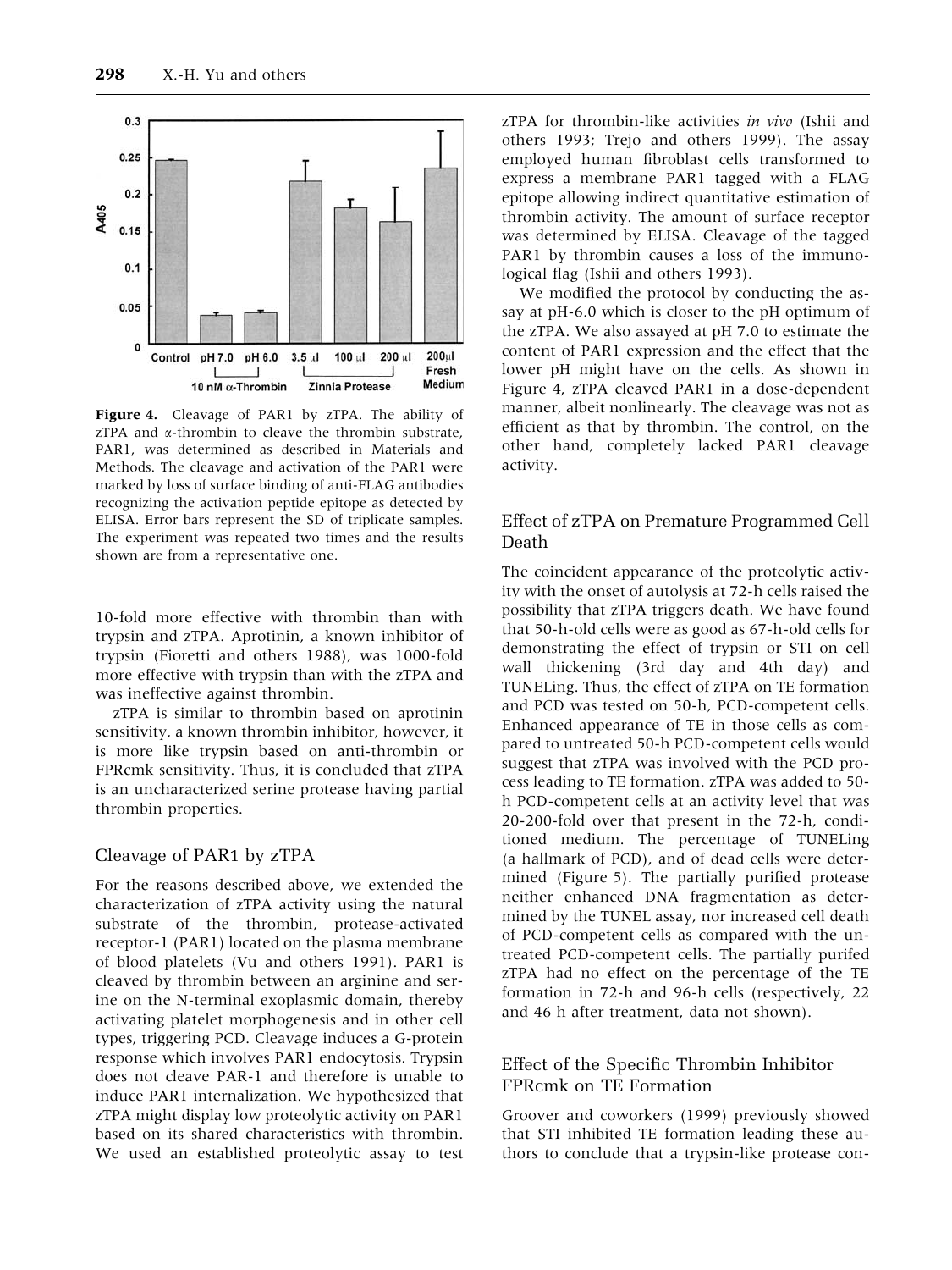![](_page_7_Figure_1.jpeg)

Figure 5. The effect of zTPA on TE formation and TUNEL of PCD-competent cells. Fifty-h, PCD-competent cells were used. zTPA was added to give a final activity corresponding to 20 or 200-fold (indicated 20X zTPA or 200X zTPA, respectively) over that found in the conditioned medium. Trypsin and thrombin were added at the indicated concentrations. Cells were collected after 5 h to assay the death rate and TUNEL. Error bars represent the SD from replicate samples in one experiment. The experiment was repeated three times and the results shown are from a representative one.

trolled the initiation of autolysis. FPR-cmk is a potent in vitro inhibitor of thrombin known to specifically react with the active site serine residue (Rahr and others 1994). FPR-cmk also inhibited trypsin and zTPA albeit at a concentration 10-fold higher than for thrombin (1.0 nM, see Table 1). We tested whether exogenous application of this inhibitor would inhibit TE formation. FPR-cmk did not inhibit TE formation when applied at 100 nM, a concentration 100-fold higher than that needed to inhibit zTPA (data not shown).

# **DISCUSSION**

A preponderance of evidence suggests that proteases play both regulatory and effector roles in the programmed cell death of terminally differentiated TEs (for example, Ye and Varner 1996; Beers and Freeman 1997). The involvement of trypsin-like protease in TE formation in zinnia mesophyll cell culture was shown by Groover and Jones (1999) and designated ''trigger protease'' because exogenous trypsin triggers premature death, and STI added to the culture medium blocks death.

We fortuitously revealed the presence of a protease in cultures of zinnia mesophyll cells that displayed several characteristic features of the animal protease, thrombin: 1) selectivity towards the thrombin-specific substrate, Chromozyme TH; 2) an inhibitor profile similar, but not exactly that of thrombin; and 3) the ability to cleave the thrombinspecific substrate PAR1, although not as efficiently as thrombin. Thus, we suggest that the zTPA is not identical to mammalian thrombin but rather shares some similar characteristics with it and we have designated it thrombin-like.

The sharp increase in zTPA activity in the culture medium in parallel with TE differentiation, the extremely low abundance of zTPA and the apparent narrow substrate specificity suggest that zTPA plays a regulatory role. It should be added that cyclosporin A, which inhibited TE formation and also blocked PCD triggered by betulinic acid (Yu and others 2002), also affected the thrombin-like protease activity (data not shown).

The pH optimum of zTPA (5.5–6.0) suggests that it operates in an acidic environment such as the extracellular milieu, either as the initiator of the cascade of events leading to the TE's PCD or somewhere downstream. Accordingly, it was expected that concentrated zTPA added to competent cells would result in enhancement of PCD and that exogenous FPR-cmk would arrest PCD. The results shown in Figure 5 do not meet these expectations, thus we suggest that zTPA may have a role in the intracellular rather than extracellular chain of events leading to TE PCD. The discovery of a thrombin-like proteolytic activity that does not seem to execute cell autolysis does not contradict the concept of a trigger protease (Groover and others 1999).

The majority of protease activities in plant cells may be localized to the vacuole which is acidic in nature (reviewed by Callis 1995). Various hydrolases including nucleases (Ito and Fukuda, 2002) and proteases (Ye and Varner 1996; Beers and Freeman 1997) are synthesized before the active degeneration of cellular contents and are thought to reside in the vacuole of TEs or activated after the vacuole collapses. Sharing similar characteristics with thrombin, that is, the ability to exert some hydrolytic activity toward PAR1, thrombin's natural substrate, and the high affinity toward Chromozym TH, suggests that zTPA may function similarly to thrombin by activation of gates leading to the collapse of the tonoplast (Kuriyama 1999). On the other hand, its participation in house cleaning at the final stage following the loss of selective permeability of the tonoplast that occurred after the cells commenced secondary wall thickening should not be ruled out. Its presence and function in the vacuole would explain the lack of effect on TE formation when provided in the medium or when